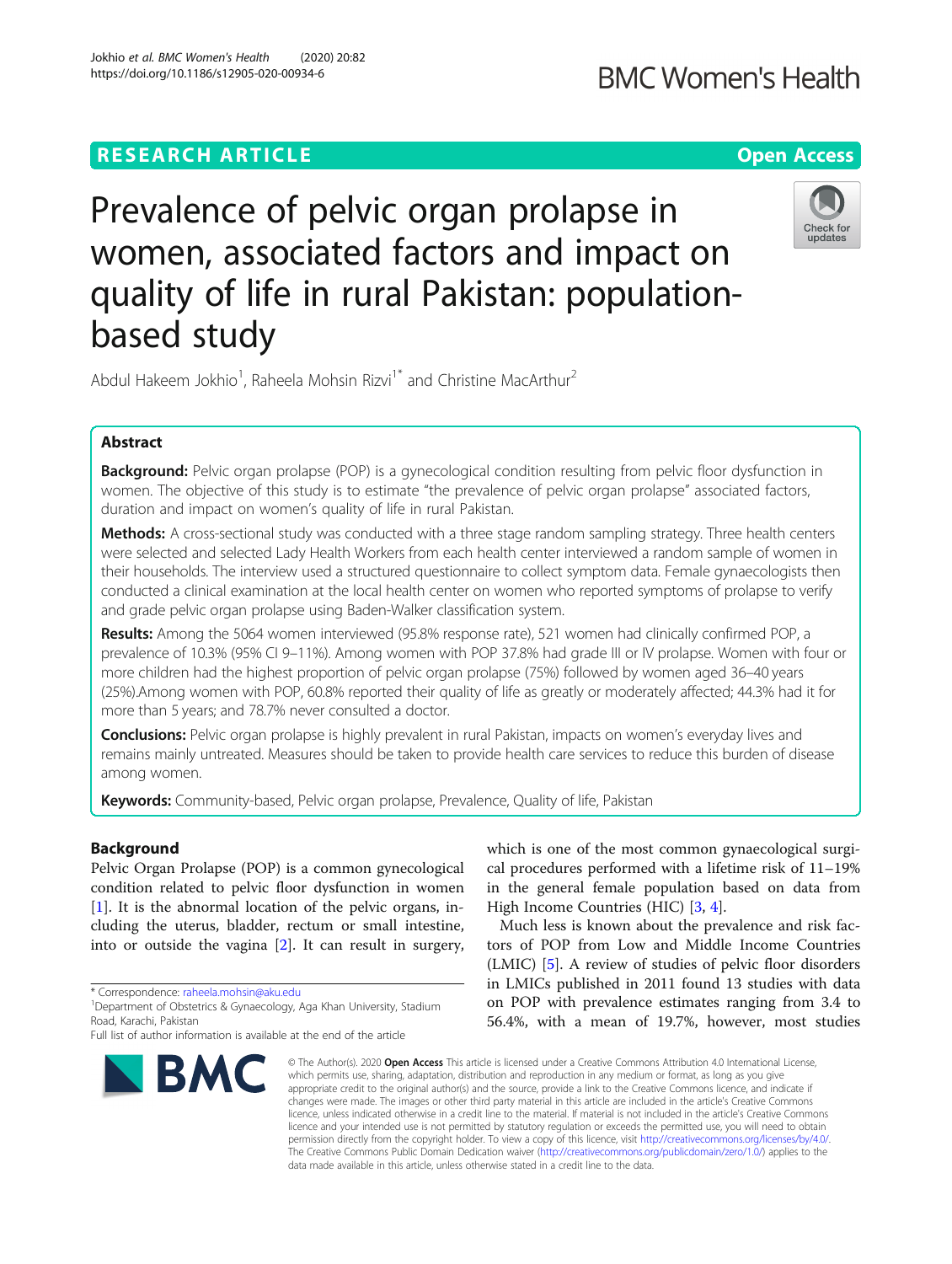were small and not population based and had varying definitions and methods of ascertaining POP [[6\]](#page-6-0). A population based study ( $n = 2070$ ) not included in this review undertaken by UNFPA in Nepal found a prevalence of 10% based on asking the women if they had 'something coming down in the vagina' [[7\]](#page-6-0). More recent studies from Ethiopia [[8,](#page-6-0) [9\]](#page-6-0) and Tanzania [[10](#page-6-0)] showed prevalence ranging from 1% (based on symptoms included in general study of maternal health) up to 64.6% based on clinical examination.

Well established risk factors for POP, mainly based on data from HICs are older age  $[1]$  $[1]$ , pregnancy and vaginal delivery, high parity and obesity  $[8]$ , with others less consistently demonstrated including, early age at first delivery, forceps delivery, prolonged second stage of labour [[10\]](#page-6-0), carrying heavy objects or doing heavy work and high infant birthweight [\[10](#page-6-0)]. The distribution of these various risk factors differs in low and middle relative to high income countries, for example, high parity and younger age at first delivery being generally more common, whilst forceps delivery and caesarean section are less common. The rationale of our study was the lack of good data on POP and difficulties in assessing the burden of disease in women in LMIC's including Pakistan. Since the rural areas are most neglected [[10](#page-6-0)] hence studies from these areas warrants rigorous epidemiological investigation to assist in formulating strategies to provide appropriate services for treatment.

The objective of this study was to report the results of a large community population-based study, including gynecological examination, to investigate the prevalence of POP, risk factors and its impact on women's quality of life, in rural Pakistan.

#### Methods

The urinary and fecal incontinence and utero-vaginal prolapse (UFIUVP) study was a population based investigation of the prevalence of sub-types of pelvic floor disorders in women, their risk factors and its impact on women's quality of life, to assess the burden of these diseases in a rural population in Pakistan. The aim was to assess the prevalence of the different disorders in a rigorous manner, including pelvic organ prolapse symptoms reported by women with signs confirmed by clinical examination.

The detailed study design, subjects, sample size, settings, data collection and other methods are described elsewhere [[11,](#page-6-0) [12\]](#page-6-0). Using a simple systematic sampling scheme, at the first level half of the primary healthcare centers selected randomly, at the 2nd level 20% of lady health workers (LHWs) attached to these centers selected randomly, at third sampling level women aged 15 years and above and registered as households of each selected LHW were randomly selected.

A structured questionnaire (attached as an Additional file [1:](#page-6-0) appendix) was administered by trained Lady Health Workers (LHWs) through face to face home based interviews. Getting consent from the study participant was paramount and written informed consent was obtained from the subject, or from her parent or guardian of any participants under the age of 18 years. Demographic, socio-economic and the obstetric characteristic details were also recorded during the interviews. An appointment for a clinical examination was offered for symptomatic women.

The entry question to assess POP was; 'do you experience a feeling of bulging or protrusion coming down from or in the vaginal area?' (Yes /No). To enhance the understanding of the first question and likelihood of reporting, a second question was asked; 'do you experience bulging or protrusion or something you can see in the vaginal area?' (Yes /No). If the response to either question was positive, the woman was asked for further information to assess the stage of bulging or protrusion (comes and goes back at strain; partially out but need to push it up back into vagina; or completely hanging out from the vagina) and the duration and onset of symptoms. The women were asked "how much does bulging or protrusion bother you" to rate the impact of symptoms on their overall quality of life in general (not at all, slightly, moderately or greatly) (answer one only); and then they were asked "how much does bulging or protrusion interfere with your everyday life" to rate the impact on specific aspects of their everyday: hygiene, home life, work life and social life (not at all, slightly, moderately or greatly) (answer one only). Finally, they were asked if they had ever consulted a doctor because of their symptoms (Yes/No).

A urogynaecologist, expert in pelvic floor disorders and part of the study team, then reviewed all of the responses and categorized women as having POP (any of the symptoms of interest) or not. The women whose answers indicated the presence of POP symptoms were invited to attend the local health facilities to have a gynecological examination conducted by qualified local female gynecologists, experienced in clinical practice to verify and assign the diagnosis. These gynecologists received training to use the Baden-Walker classification system to asses POP because they found POP-Q staging system as cumbersome and complicated. The gynecologists took a standardized obstetric and gynecological history followed by clinical examination of the pelvic region and abdomen. A speculum and bimanual examination were performed with the patient in the left lateral position to assess the vaginal walls and cervix, asking the patient to perform maximum straining or coughing. The Baden-walker classification system was used to grade POP. It consists of four grades: grade  $0 -$  no prolapse,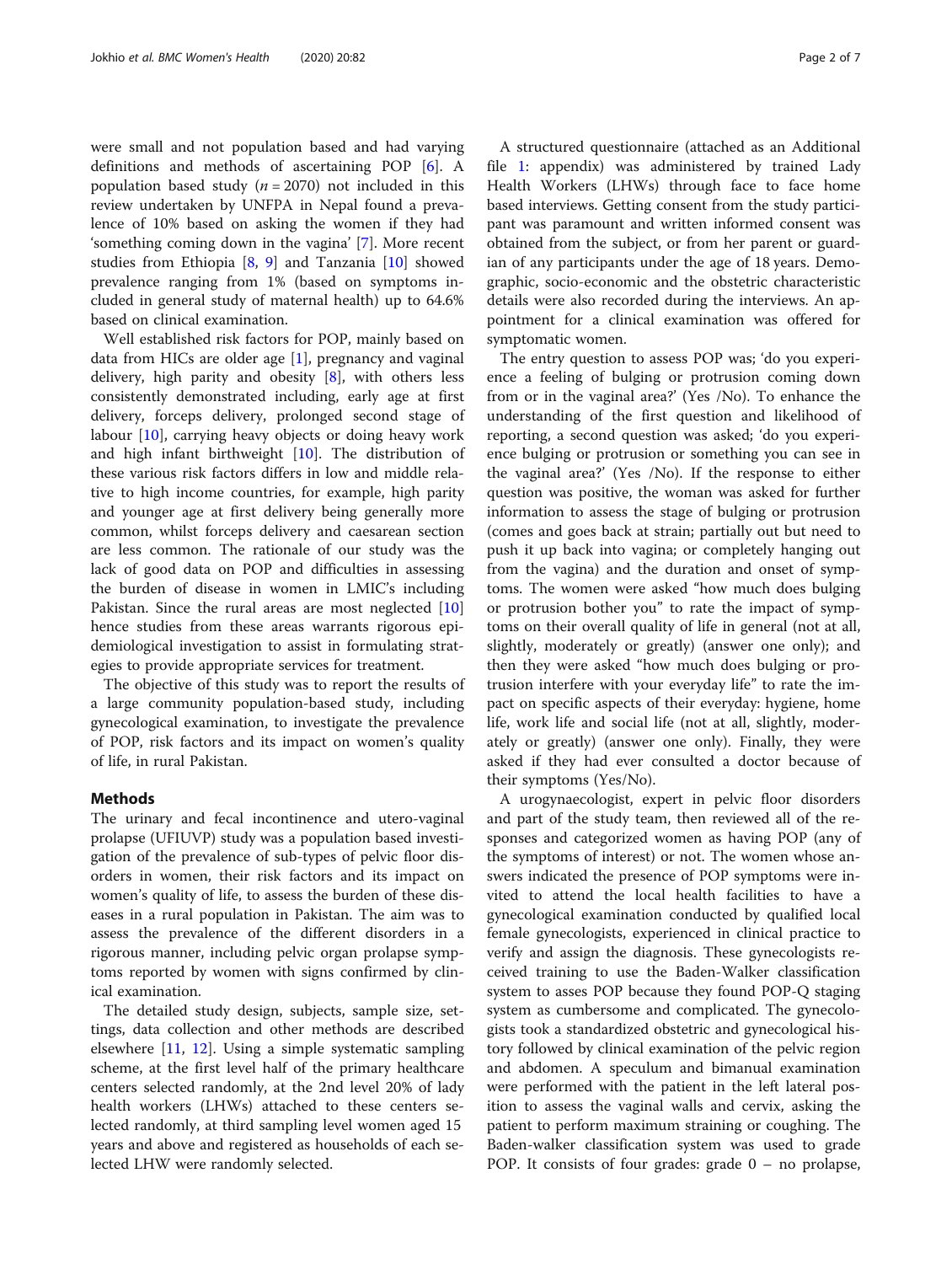<span id="page-2-0"></span>grade 1 - halfway to Hymen, grade 2 – to hymen, grade 3 – halfway past Hymen, grade 4 –maximum descent. Women with POP were offered referral for clinical management.

Statistical analysis was conducted using SPSS software version 19.0 (IBM corporation Armonk, NY, USA). The prevalence estimates were calculated by considering those women in the numerator with POP verified by clinical examination as a proportion of all women interviewed.

Summary statistics were calculated using frequencies, percentages for categorical variables like grades of POP and means, medians, standard deviations and ranges for continuous variables such as age. The Chi-square test was used to evaluate relationship between the various categoricalvariables and factors associated with POP. Statistical significance was defined for p-values < 0.05.

The different factors independently associated with POP were analyzed using logistic regression after adjustment of confounding factors. Socio-demographic

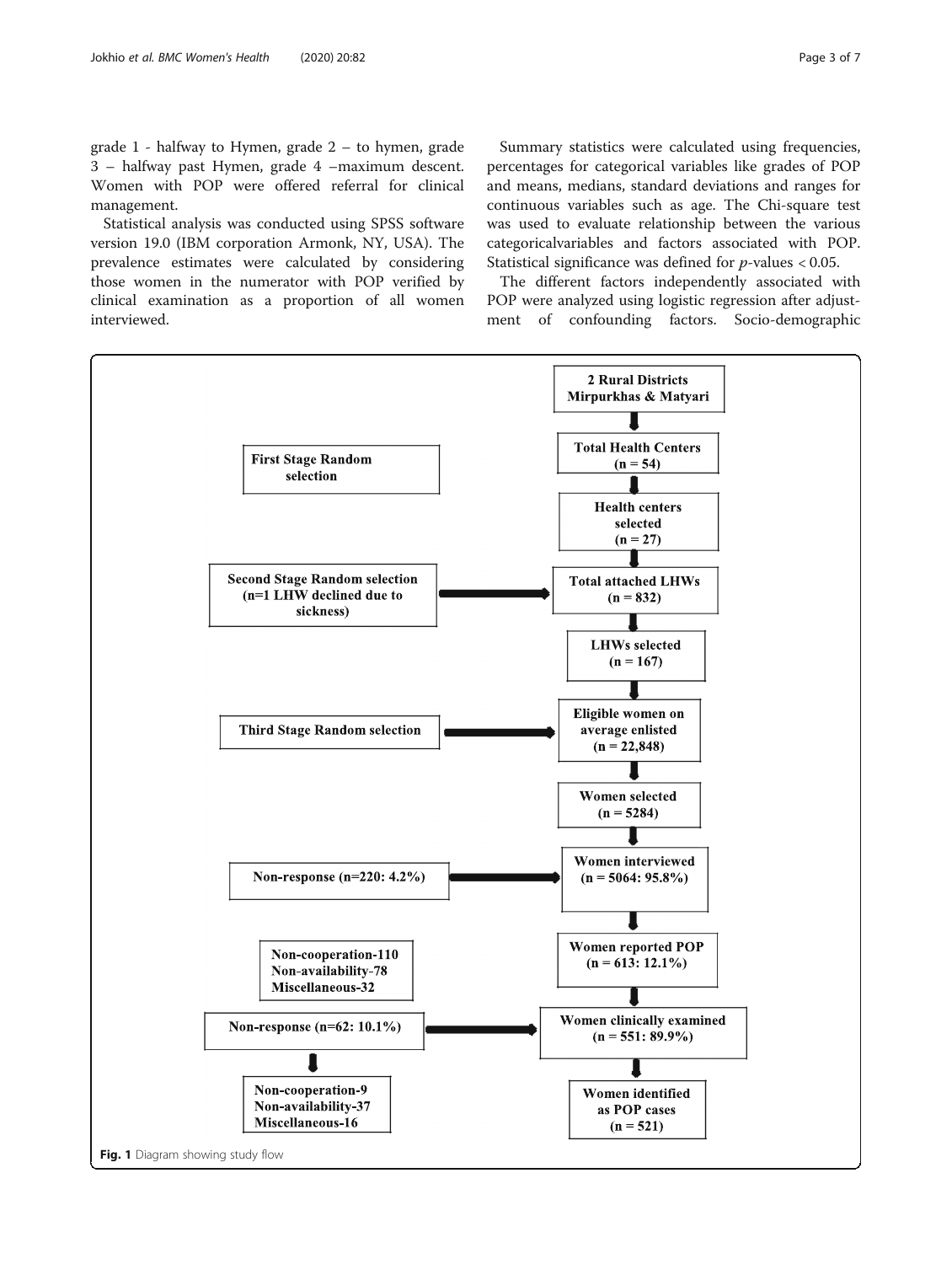| Degree of prolapse/bulging                                              |                                                     | N 613*  | $\%$ |
|-------------------------------------------------------------------------|-----------------------------------------------------|---------|------|
|                                                                         | Comes and goes back at the strain                   | 261     | 42.6 |
| 2                                                                       | Partially out but need to push it up back in vagina | 188     | 30.7 |
| 3                                                                       | Completely hanging out from vagina                  | 164     | 26.8 |
|                                                                         | Women on which clinical examination conducted       |         |      |
| Baden-Walker system for evaluation of POP grade by clinical examination |                                                     | N 521** | %    |
|                                                                         | Grade I (Descent halfway to hymen)                  | 188     | 36.1 |
| $\mathcal{P}$                                                           | Grade II (Descent to the hymen)                     | 136     | 26.1 |
| 3                                                                       | Grade III (Descent halfway past the hymen)          | 89      | 17.1 |
| $\overline{4}$                                                          | Grade IV (Maximum possible descent for each site)   | 108     | 20.7 |

Table 1 Symptoms of prolapse reported by women and grades of POP found on clinical examination.

\*All women who reported bulging/protrusion

\*\*All women on which clinical examination conducted and found as POP cases

variables were then entered into logistic regression models. Odds ratios, p values and 95% confidence intervals were calculated for the relationships between the variables and the presence or absence of prolapse. No exposure was treated as main exposure for the POP (outcome) in this cross-sectional study, hence we did not have any confounder and as well as any plausible interaction for the study.

#### Ethical approval

Ethical approval was granted by the Ethical Review Committee of Aga Khan University, Karachi, Pakistan, (vide no. 741-CHS/ERC-07, dated 27 June 2007).

### Results

Of the 5284 women in the study areas approached to take part, 5064 were interviewed, a 95.8% response rate (Fig. [1](#page-2-0)). Of the 220 women not interviewed, 110 declined to take part and for 78 the LHW was unable to make an appointment after several attempts. There were 613 women who reported positively for POP in the questionnaire with different degrees of symptoms (see Table 1). Of these 613 women, 551 (89.9%) attended a clinical examination (Fig. [1\)](#page-2-0). After clinical examination 30 (5.4%) women were not considered to have POP and 521 (94.5%) were verified as POP cases. These 521 were included as POP cases in the subsequent analysis. The prevalence of clinically verified POP in the sample was 10.3% (521/5064; 95% CI 9–11%).

The grades of POP observed were: 188 (36.1%) grade-I; 136 (26.1%) grade II; 89 (17.1%) grade III; and 108 (20.7%) grade IV, (see Table 1). The type of POP within each grade is shown in Table 2, the most common being the cystocele grade I ( $n = 129$ , 24.8%). Anterior only genital prolapse occurred in 129 (24.8%) women; anterior and posterior in 131 (25.1%); posterior only in 48 (9.2%); and anterior, posterior and uterine in 213 (40.9%): there were no cases of anterior and uterine or posterior and uterine prolapse.

Multivariable analysis showed that the only sociodemographic factors significantly associated with increased likelihood of POP were: increasing age (OR 1.05, CI 1.04–1.06) and higher parity (OR 1.18, 95% CI 1.15– 1.21). Table [3](#page-4-0) shows the individual age and parity groups, indicating a clear gradient for both, but no significant association between earlier age at marriage and POP. No significant association found with education, occupation, language spoken, religion and social class and POP.

The duration of POP, its impact on the women's overall quality of life, and consultation with a doctor about it are shown in Table [4.](#page-5-0) Among the women with POP, duration was long, with 44.3% reporting having had it

Table 2 Different types of pelvic organ prolapse according to grade of prolapse

| Baden-Walker system for the evaluation of POP findings by<br>clinical examination | N<br>521 | $\%$ |
|-----------------------------------------------------------------------------------|----------|------|
| Grade-I of prolapse                                                               |          |      |
| Cystocele                                                                         | 129      | 24.8 |
| Cystocele and Rectocele                                                           | 59       | 11.3 |
| Entrocele                                                                         | 0        |      |
| Grade-II of prolapse                                                              |          |      |
| Entrocele and Rectocele                                                           | 28       | 5.3  |
| Rectocele and Cystocele                                                           | 41       | 7.9  |
| Cystocele, Rectocele and Uterine                                                  | 67       | 12.9 |
| Grade-III of prolapse                                                             |          |      |
| Cystocele and Rectocele                                                           | 31       | 6.0  |
| Cystocele, Rectocele and Uterine                                                  | 38       | 7.3  |
| Rectocele and Entrocele                                                           | 20       | 3.8  |
| Grade-IV of prolapse                                                              |          |      |
| Cystocele, Rectocele and Uterine                                                  | 69       | 13.2 |
| Cystocele, Rectocele, Entrocele and Uterine                                       | 39       | 7.5  |
|                                                                                   |          |      |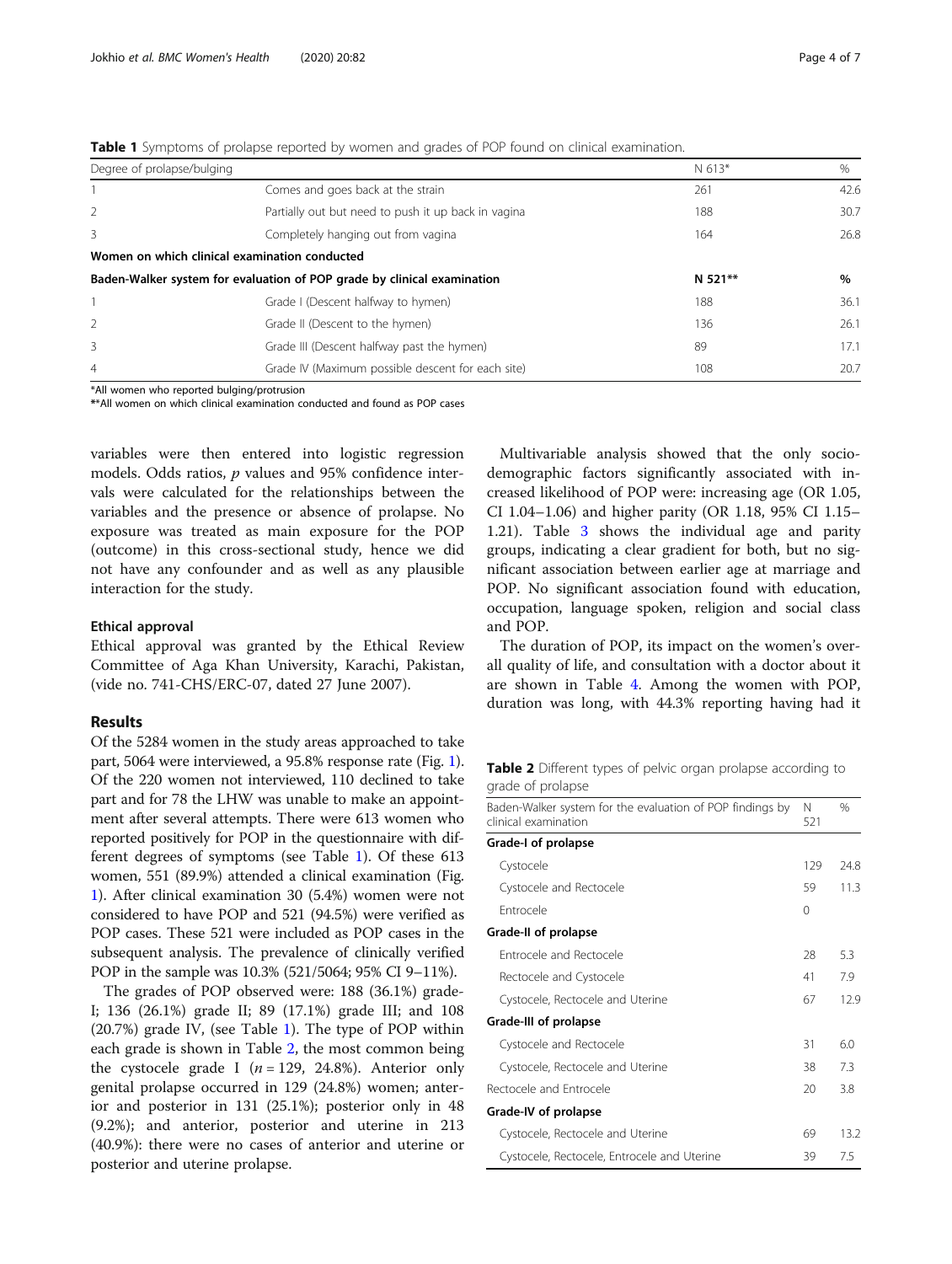<span id="page-4-0"></span>Table 3 Odds ratios (95% Confidence Intervals) for selected socio-demographic associated factors with POP

| Associated factor     | Total women in group                                             | Number with POP | Prevalence within group | Odds Ratio | (95% C.1)  | P-value |
|-----------------------|------------------------------------------------------------------|-----------------|-------------------------|------------|------------|---------|
| POP by age (in years) |                                                                  |                 |                         |            |            |         |
| 15-20 yrs.            | 838                                                              | 11              | 1.3                     | 1.00       |            |         |
| $21 - 25$ yrs.        | 705                                                              | 36              | 5.1                     | 4.05       | 2.0, 8.0   | < 0.001 |
| 26-30 yrs.            | 921                                                              | 73              | 7.9                     | 6.47       | 3.4, 12.3  | < 0.001 |
| $31 - 35$ yrs.        | 803                                                              | 116             | 14.4                    | 12.69      | 6.8,23.7   | < 0.001 |
| 36-40 yrs.            | 814                                                              | 130             | 16.0                    | 14.29      | 7.7, 26.7  | < 0.001 |
| 41-45 yrs.            | 414                                                              | 56              | 13.5                    | 11.76      | 6.1, 22.7  | < 0.001 |
| 46-50 yrs.            | 286                                                              | 48              | 16.8                    | 15.16      | 7.7, 29.6  | < 0.001 |
| More than 50 yrs.     | 283                                                              | 51              | 18.0                    | 16.53      | 8.5, 32.2  | < 0.001 |
| POP by parity         |                                                                  |                 |                         |            |            |         |
| Para Nil              | 621                                                              | 11              | 1.8                     | 1.00       |            |         |
| Para 1-3              | 1861                                                             | 108             | 5.8                     | 3.42       | 1.8, 6.4   | < 0.001 |
| Para 4-6              | 1534                                                             | 218             | 14.2                    | 9.18       | 5.0, 16.9  | < 0.001 |
| Para 7 and more       | 1048                                                             | 184             | 17.6                    | 11.81      | 6.47, 21.9 | < 0.001 |
|                       | POP by age at the time of marriage (only married women included) |                 |                         |            |            |         |
| 14 years or less.     | 337                                                              | 43              | 12.8                    | 1.00       |            |         |
| 15-20 years.          | 3469                                                             | 371             | 10.7                    | 0.82       | 0.58, 1.15 | 0.24    |
| $21 - 25$ years.      | 746                                                              | 74              | 9.9                     | 0.75       | 0.50, 1.12 | 0.16    |
| 26-30 years.          | 189                                                              | 29              | 15.3                    | 1.24       | 0.74, 2.06 | 0.41    |
| 31 years or more.     | 30                                                               | 2               | 6.7                     | 0.49       | 0.11, 2.12 | 0.34    |

Results from binary logistic regression analysis.

for more than 5 years. In terms of their overall quality of life, 60.8% reported a moderate or great impact, while 47.8% reported that it moderately or greatly impacted their everyday life, including hygiene, home/work life and social life. Only 111 (21.3%) reported ever consulting any doctor about their POP. Among all women with POP, 91 (17.5%) also reported some form of urinary incontinence.

#### **Discussion**

In this population-based study in rural Pakistan, the prevalence of POP based on clinical examination of symptomatic women was found to be 10.3% (95% CI 9– 11%) among women aged 15 years or older. This prevalence is consistent with a population based study in Nepal [\[7\]](#page-6-0) and a study in rural Ghana [\[13\]](#page-6-0). However, a previous study from Pakistan reported a prevalence of 19.1% [[14](#page-6-0)], while another community based survey in rural Gambia reported a much higher rate of [[10\]](#page-6-0) 46%. Even much higher prevalence of 64.6% was reported from a recent rural Tanzania study.

Two other recent studies both from Ethiopia reported differing prevalence, one included 395 women who completed a questionnaire and 294 of these women had a clinical examination in the questionnaire symptomatic pelvic organ prolapse (do you have a feeling of bulging/ pressure or something seems to be coming down through the vagina or do you have a visible mass protruding via the vagina) was 6.3% but when women were examined 55.1% had anatomical prolapse stage II-IV [\[8](#page-6-0)]. The other reported a much lesser symptomatic prevalence (experienced aprolapse uterus where you can feel part of the womb protruding outside of the vagina) of POP of 1% in a very large study of general maternal health experiences [[9](#page-6-0)]. The variation in the estimation of prevalence of POP from 1 to 64.6% in different studies seen due to applying different definitions of POP diagnosis, applying different methods of POP classifications, inclusion of different age groups, and the studies are conducted in rural and urban areas as different cultures with different perceptions. For example, the study in Gambia, was based on interview and examination of women randomly selected from a rural community but criteria for the diagnosis of POP used was categories of cases such as mild-uterine prolapse into vagina; moderate-cervix visible at introitus and severe-uterine descent outside of introitus without using a validated classification system  $[15]$ . In the Tanzanian study  $[10]$  $[10]$  $[10]$ the median age of the women was 46 years which is higher than our study of 37.6 years [\[11\]](#page-6-0). In the smaller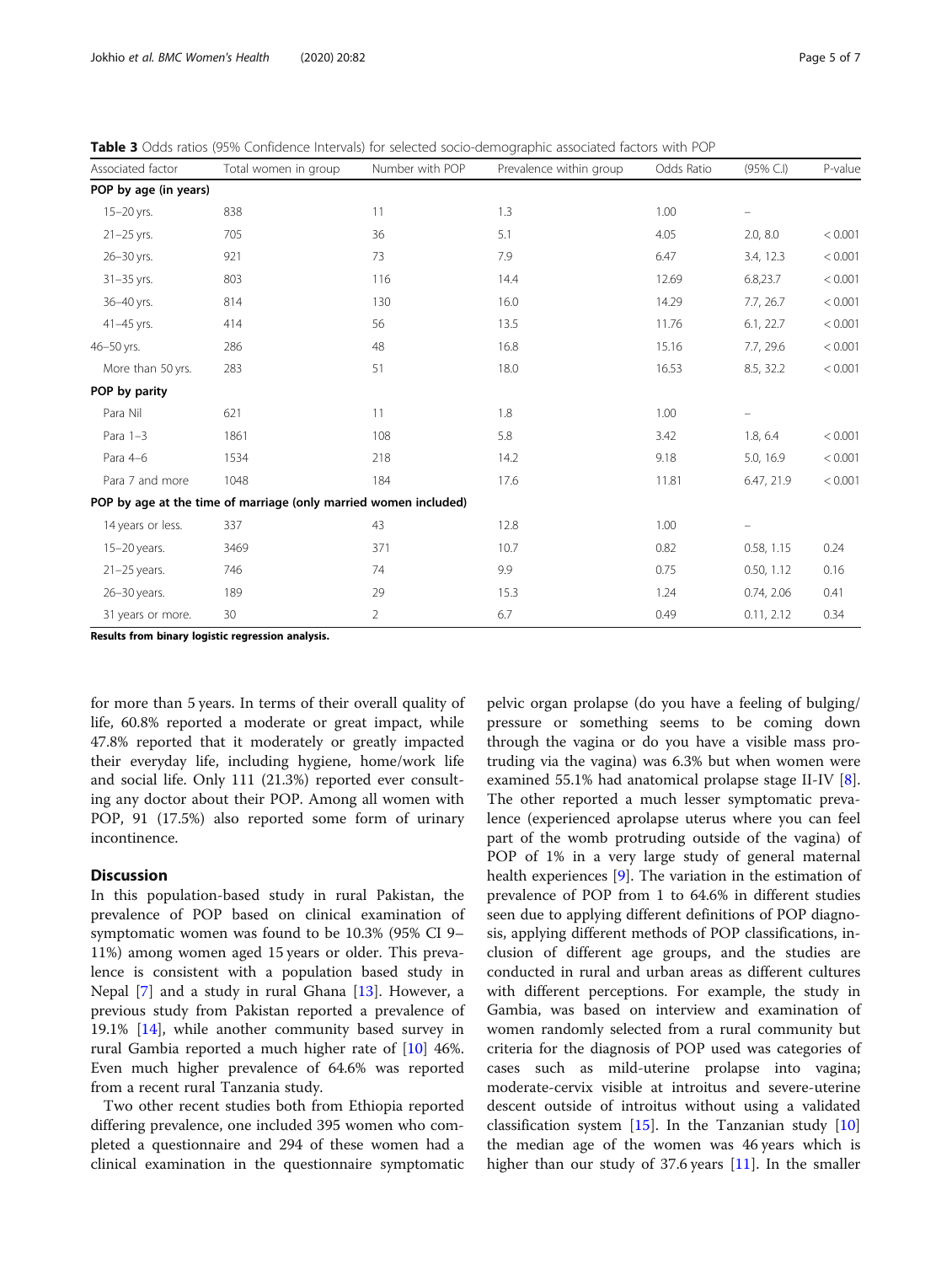| Variable                                                                                                      | N   | (% ) |  |  |  |
|---------------------------------------------------------------------------------------------------------------|-----|------|--|--|--|
| Duration of POP: first began                                                                                  |     |      |  |  |  |
| 3 to 6 months ago                                                                                             | 28  | 5.4  |  |  |  |
| 7 months to 1 year ago                                                                                        | 62  | 11.9 |  |  |  |
| $>1$ yr to 2 yrs. ago                                                                                         | 68  | 13.1 |  |  |  |
| $>$ 2 yrs. to 5 yrs. ago                                                                                      | 132 | 25.3 |  |  |  |
| $>$ 5 yrs. to 10 yrs. ago                                                                                     | 118 | 22.6 |  |  |  |
| $>$ 10 yrs. to 20 yrs. ago                                                                                    | 80  | 15.4 |  |  |  |
| $>$ 20 yrs. ago                                                                                               | 33  | 6.3  |  |  |  |
| Impact of POP on women's overall quality of life                                                              |     |      |  |  |  |
| Not at all                                                                                                    | 80  | 15.4 |  |  |  |
| Slightly                                                                                                      | 124 | 23.8 |  |  |  |
| Moderately                                                                                                    | 149 | 28.6 |  |  |  |
| Greatly                                                                                                       | 168 | 32.2 |  |  |  |
| Impact of pop on specific aspect of everyday life including<br>hygiene, home life, work life and social life: |     |      |  |  |  |
| Not at all                                                                                                    | 74  | 14.2 |  |  |  |
| Slightly                                                                                                      | 198 | 38.0 |  |  |  |
| Moderately                                                                                                    | 130 | 25.0 |  |  |  |
| Greatly                                                                                                       | 119 | 22.8 |  |  |  |
| Ever consulted any doctor because of POP                                                                      |     |      |  |  |  |
| Yes                                                                                                           | 111 | 21.3 |  |  |  |
| No.                                                                                                           | 410 | 78.7 |  |  |  |

<span id="page-5-0"></span>Table 4 Duration, impact on women's overall quality of life and specific aspects of life of POP and consultation with a doctor

Ethiopian study the median age was 35 years, similar to our study age group but a different questionnaire was used on the basis of the questionnaire that was used in a HIC country USA [\[9](#page-6-0)]. Their clinical examination prevalence was much higher than ours at 55% though all women were offered clinical examination in this study compared with only symptomatic women in our study.

In our study, we used a clear definition of POP verified by physical examination using the "Baden-walker half way scoring system" and we found that 94.5% of women were verified as POP cases on gynaecological examination. There were a further 62 women among those who declined clinical examination and we don't know what proportion of these would have had diagnosed POP. We found that 37.8% of women had POP of grade III or IV which requires surgical treatment  $[1, 6]$  $[1, 6]$  $[1, 6]$  $[1, 6]$  and this is consistent with the population based study conducted in Nepal where 38% of women had grade three or four POP,managed by surgical intervention [[7](#page-6-0)]. The mean age of the women with POP in this study was 37.6 years with a mean parity of 5.5 births. Increasing age and parity were identified as risk factors for POP in our study and this is consistent with other studies in LMICs [[10](#page-6-0), [13,](#page-6-0) [15](#page-6-0)–[17](#page-6-0)] as well as in developed countries [[1,](#page-6-0) [18](#page-6-0), [19](#page-6-0)].

Almost half of the women had a duration of POP of more than 5 years and 6% of women had POP for more than 20 years. Overall more than 60% of women reported symptoms as greatly or moderately impacting their overall quality of life and almost half reported that their everyday life activities were also affected greatly or moderately. However, despite the long duration of POP and its effect on women's lives, only 111 (21.3%) women had consulted a doctor about their condition. A study from rural Ghana showed that 35.3% of women with prolapse had sought treatment [\[13](#page-6-0)]. There are numerous possible reasons for this low rate of consultations in LMICs, including shyness [\[6](#page-6-0)], social stigma [[13\]](#page-6-0), lack of resources and high cost of care and accepting that prolapse is "normal" [[15](#page-6-0)]. However, in Pakistan context women are unaware of medical facilities available for treatment, there is lack of resources and may be high cost of care in the country [\[20\]](#page-6-0).

The strengths of this study are its sampling method, the very high response rate, and the robust method of data collection along with clinical verification and applying a well-defined Baden-Walker classification system. However, there are some limitations. We did not use a specific questionnaire to evaluate 'impact on quality of life'; however, we developed our questionnaire based on different available and validated instruments (e.g., PFD120) and this was pretested in a pilot study [\[11](#page-6-0)]. POP associated factors were assessed only for demographic/socio-economic and the obstetric variables and we did not assess other risk factors such as women's height, weight, body mass index or any heavy work or carrying heavy objects. The women who did not report symptoms were not invited for gynaecological examination and they may have had POP but not reported symptoms. There were also 62 women who had reported POP but did not attend a clinical examination due to their personal reasons and there is a possibility of missing out few number of POP cases.

### **Conclusions**

This large population-based study with high response rate and robust sampling and data collection methods has shown that POP was highly prevalent in a Pakistan rural population The data on effect on quality of life showed that this is a substantial problem for the women affected yet the majority of affected women did not seek medical care. Attention is required at the population level to improve the awareness and knowledge of the problem and efforts need to be made to minimize the social stigma by women reporting and provision of appropriate services and surgical management.